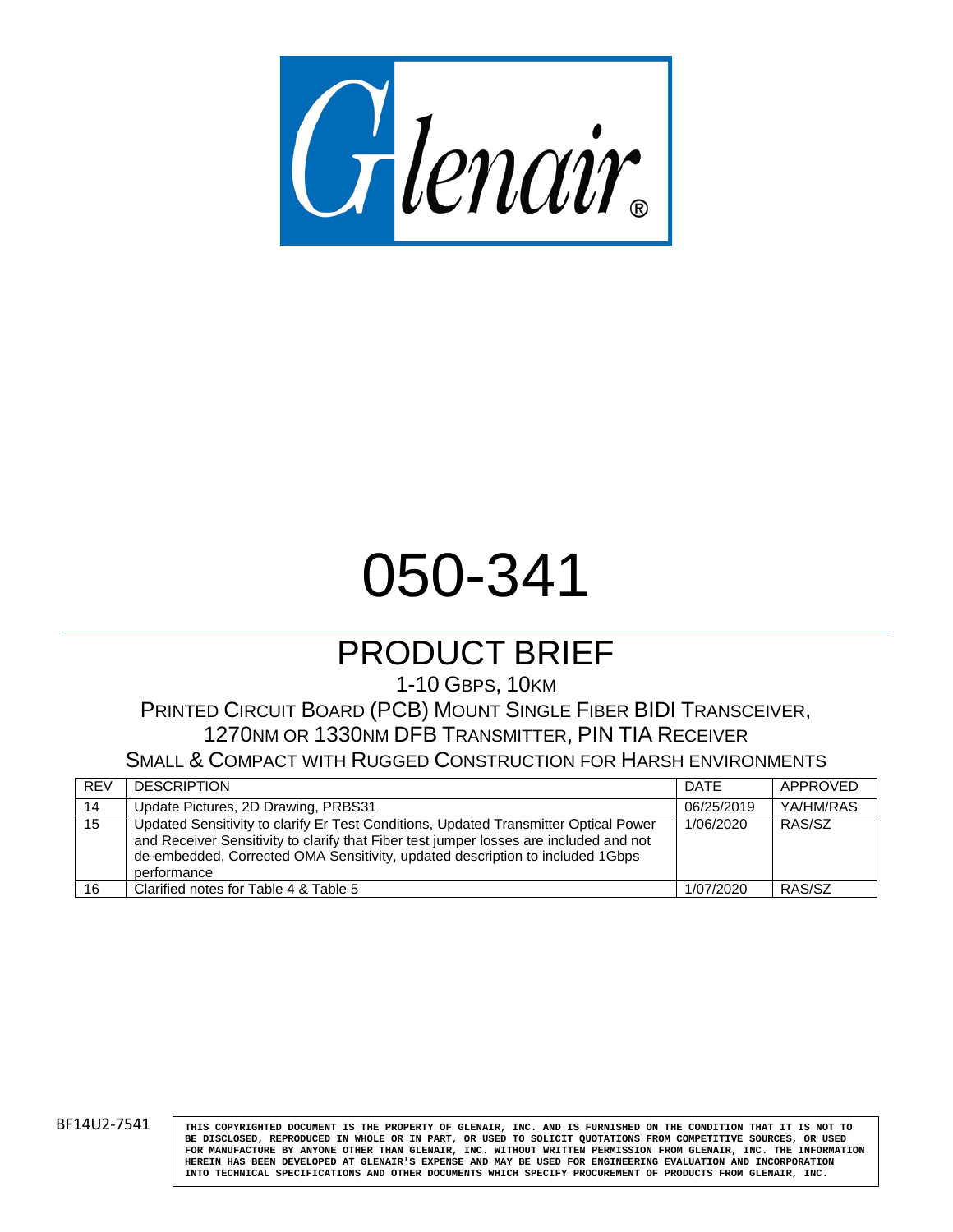



### *PCB Mount Single Fiber BIDI Transceiver, 10 Gbps, 10km, SMF, 3.3V*

Glenair 050-341, is a ruggedized harsh environment PCB Mount Transceiver with electrical and optical functionality equivalent to SFP transceivers but with mechanical design that is suited to the harsh temperature and vibration environments found in Military, Aerospace, Railway, Oil and Gas, and Industrial applications. The PCB Mount optical transceivers also support optional Digital Monitoring Interface (DMI) features in accordance with SFF 8472. The Transceiver is comprised of a transmitter section and a receiver section; these both reside on a common package and interface with a host board through a high speed electrical connector. The module contains a Bi-Directional Optical Subassembly (BOSA) terminated to a single GC optical connector, enabling Bi-Directional optical transmit and receive over a single fiber optic cable.



The transmitter section includes the Bi-Directional Optical Subassembly (BOSA) and laser driver circuitry. The BOSA, containing a 1270 nm or 1330nm DFB (Distributed Feedback) laser light source, is located at the optical interface and mates with the GC optical connector. The DFB laser inside the BOSA is driven by a laser driver, which converts differential logic signals into an analog laser diode drive current. This laser driver circuit regulates the optical power at the desired level provided the data pattern is DC balanced (for example 8B10B encoding).

The receiver section includes the same Bi-Directional Optical Subassembly (BOSA) and amplification/quantization circuitry. The BOSA, containing a PIN photodiode and transimpedance preamplifier, is located at the optical interface and mates with the GC optical connector. The BOSA is mated to a limiting amplifier IC that provides post-amplification and quantization. Also included is a Loss Of Signal (LOS) detection circuit.

#### **KEY FEATURES/BENEFITS**

- SFP+ Compatible Electrical I/O signal levels
- 1270 nm or 1330 nm DFB lasers to support 1 to 10.3125 Gbps
- **10km SMF Links**
- PIN PD to support high sensitivity 10.3125 Gbps
- Transceiver is securely mounted with screws to PCB to ensure excellent shock and vibration performance
- **High-Speed Electrical plug-in connector** eliminates the need for soldering & enables ease of servicing
- Small: Approx. 0.8" x 0.9" x 0.5"
- -40°C to +85°C Operating Case Temperature
- Glenair fiber jumpers connect from transceiver to any Glenair Mil/Aero Fiber Optic Connector Style
- Evaluation fixtures available
- Digital Diagnostic and Monitoring (DMI) based on SFF-8472, enables monitoring of:
	- o TX optical power, RX optical power, Laser bias current, Temperature, Supply voltage

### **APPLICATIONS**

- Harsh Environment such as: Airborne, Tactical, Railway, Industrial, Oil and Gas and Shipboard applications
	- o ARINC 818, 10G Ethernet, FC 1x, 2x, 4x, 8x

| ,,,,,,,,,,,,,,,,<br>auru I<br>T ALL NUMBER DEVEROPMENT ODIRUIS |                                 |                                       |                       |                                            |  |  |  |  |
|----------------------------------------------------------------|---------------------------------|---------------------------------------|-----------------------|--------------------------------------------|--|--|--|--|
| <b>Part Number</b>                                             | <b>Two Wire Address</b>         | Wavelengths                           | Temperature**         | <b>Screw Length**</b><br>(Mod Code)        |  |  |  |  |
| 050-341                                                        | $Blank = A2h$                   | $-27-D = 1270nm$ DFB<br>TX. 1330nm RX | $Blank =$<br>Standard | Blank = Standard<br>$-954 - xxx = IAW Mod$ |  |  |  |  |
| PCB Mount BiDi                                                 | Other Options:                  | $-33-D = 1330$ nm DFB                 |                       | Code 954                                   |  |  |  |  |
| Transceiver,                                                   | C0, C2, C4, C6, C8, CA, CC, CE, | TX. 1270nm RX                         |                       |                                            |  |  |  |  |
| 1-10.3125Gbps                                                  | D0, D2, D4, D6, D8, DA, DC, DE  |                                       |                       |                                            |  |  |  |  |
|                                                                |                                 | $Ftransl$ , and allenger $R$          |                       |                                            |  |  |  |  |

#### *HOW TO ORDER* **Table 1 Part Number Development Options**

*PCB Mount BiDi Transceiver, SMF, 1270nm DFB TX 1330nm RX, Two Wire Address = C0h, Data Rate = 10.3125Gbps,* 

*Standard Temperature Range, Standard Screw Length*

*\*\*Temperature and Screw Length Mod Codes will not be added onto Digital Memory ID (See Table 9)*

| ©2016 Glenair, Inc.  | <b>REV: 16</b> | US Cage Code 06324      | Printed in USA    |                           |
|----------------------|----------------|-------------------------|-------------------|---------------------------|
| <b>GLENAIR, INC.</b> | 1211 AIR WAY   | GLENDALE, CA 91201-2497 | TEL: 818-247-6000 | FAX: 818-500-9912         |
| www.glenair.com      |                | PAGE 2 of 18            |                   | E-mail: sales@glenair.com |

*Example: 050-341C0-27-D*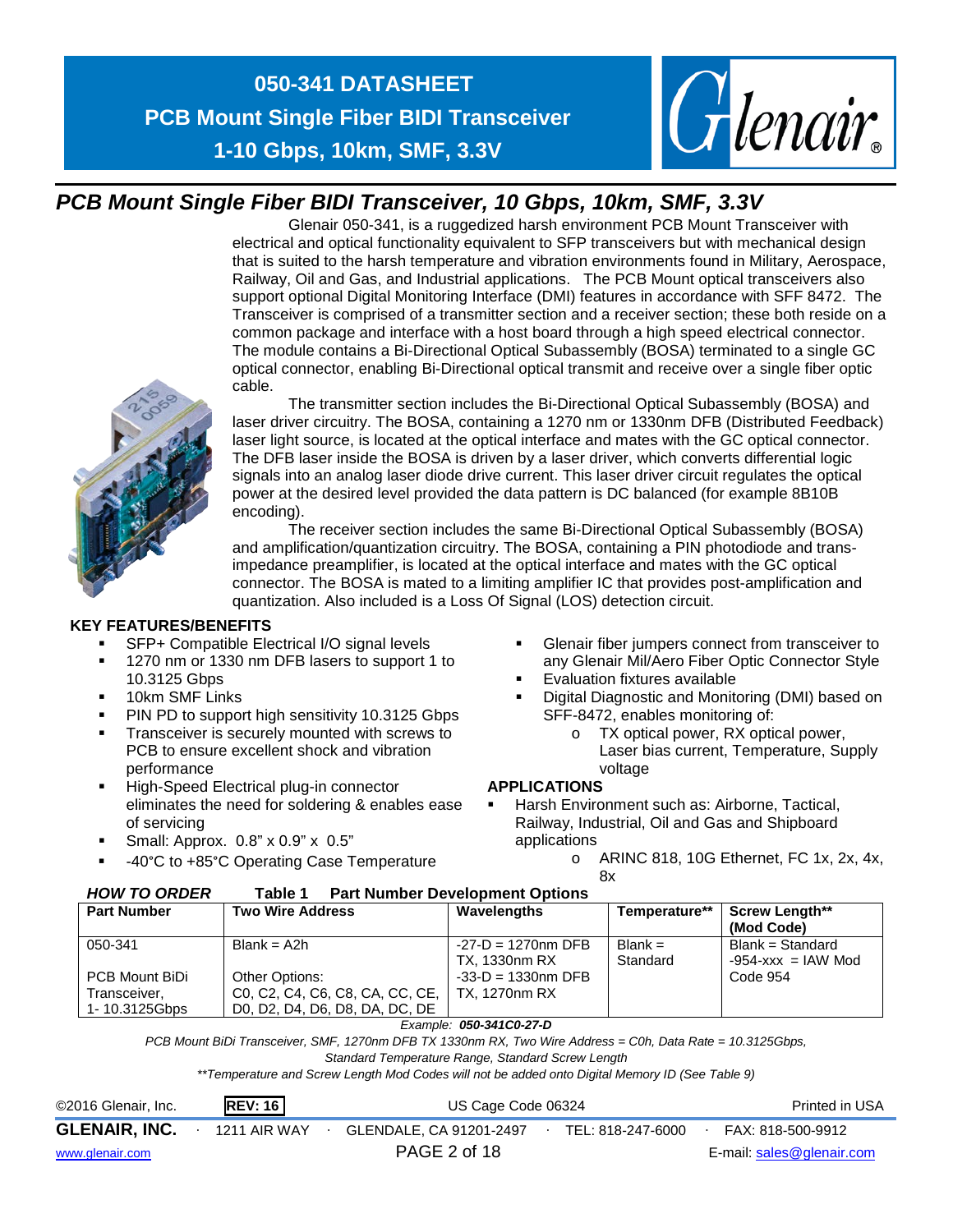

### *Ratings and Specifications*

#### **TABLE 2 ABSOLUTE MAXIMUM RATINGS**

| <b>Parameter</b>                     | Symbol    | Min    | Max        | Units           | <b>Notes</b>                                    |
|--------------------------------------|-----------|--------|------------|-----------------|-------------------------------------------------|
| Storage Temperature                  | Ts        | $-55$  | $+100$     | °C              |                                                 |
| Supply Voltage                       | $V_{cc}$  | $-0.3$ | 3.8        |                 | VccT & VccR may not differ by more<br>than 0.5V |
| <b>Relative Humidity</b>             | <b>RH</b> | 5      | 95         | %               |                                                 |
| Two-wire Interface Input Voltage     |           | $-0.5$ | $Vcc +0.5$ |                 |                                                 |
| Optical Receiver Input Average Power |           |        | $\Omega$   | dB <sub>m</sub> |                                                 |
|                                      |           |        |            |                 |                                                 |

#### **TABLE 3 OPERATING CONDITIONS**

| Parameter                      | Symbol                 | <b>Min</b> | Typ | Max   | Units | <b>Notes</b>         |
|--------------------------------|------------------------|------------|-----|-------|-------|----------------------|
| <b>Operating Temperature</b>   | l op                   | $-40$      |     | $+85$ | °C    |                      |
| Supply Voltage                 | $V_{cc}$               | 3.135      | 3.3 | 3.465 |       |                      |
| Supply Current                 | lcc                    |            | 260 | 350   | mA    | Typical $@ + 85°C$   |
| Power Supply Noise (Peak-Peak) | $V_{\text{cc}}$ ripple |            |     |       | mV    | Per SFF-8431 Rev 4.1 |

#### **TABLE 4 ELECTRO-OPTICAL CHARACTERISTICS – TRANSMITTER**

| <b>Parameter</b>                         | Symbol                 | Min    | Typ  | Max   | <b>Units</b> | <b>Notes</b>                                          |
|------------------------------------------|------------------------|--------|------|-------|--------------|-------------------------------------------------------|
| Optical Output Power, Avg                | $P_{OUT}$              | $-4.5$ |      | 0     | dBm          | Fiber Coupled *, 1270nm or 1330nm<br>DFB.10.3125 Gbps |
| Optical Output Power - OFF CONDITION     | $P_{\text{OUT-OFF}}$   |        |      | $-30$ | dBm          |                                                       |
| <b>Optical Return Loss Tolerance</b>     |                        |        |      | 12    | dB           | IEEE 802.3ae Clause 52 Compliant                      |
| <b>Extinction Ratio</b>                  | Er                     | 3.5    | 5    |       | dB           |                                                       |
| Optical Wavelength (050-341-27-D)        | $\Lambda_{\text{OUT}}$ | 1260   | 1270 | 1280  | nm           | 1270nm DFB TX & 1330nm RX                             |
| Optical Wavelength (050-341-33-D)        | <b>AOUT</b>            | 1320   | 1330 | 1340  | nm           | 1330nm DFB TX & 1270nm RX                             |
| Spectral Width, rms                      | Δλ                     |        |      |       | nm           |                                                       |
| Side Mode Suppression Ratio              | <b>SMSR</b>            | 30     |      |       | dB           |                                                       |
| Transmitter Differential Input Impedance | $Z_{IN}$               |        | 100  |       | Ohms         | AC coupled Internally                                 |
| Differential Input Voltage               | Vin d                  | 180    |      | 800   | $mV_{p-p}$   | CML, 100 ohm                                          |

*Note: \* Optical Power measured at the end of GC to LC fiber optic test jumper*

| ©2016 Glenair, Inc.  | <b>REV: 16</b>      | US Cage Code 06324      | Printed in USA    |                           |
|----------------------|---------------------|-------------------------|-------------------|---------------------------|
| <b>GLENAIR, INC.</b> | <b>1211 AIR WAY</b> | GLENDALE, CA 91201-2497 | TEL: 818-247-6000 | FAX: 818-500-9912         |
| www.glenair.com      |                     | PAGE 3 of 18            |                   | E-mail: sales@glenair.com |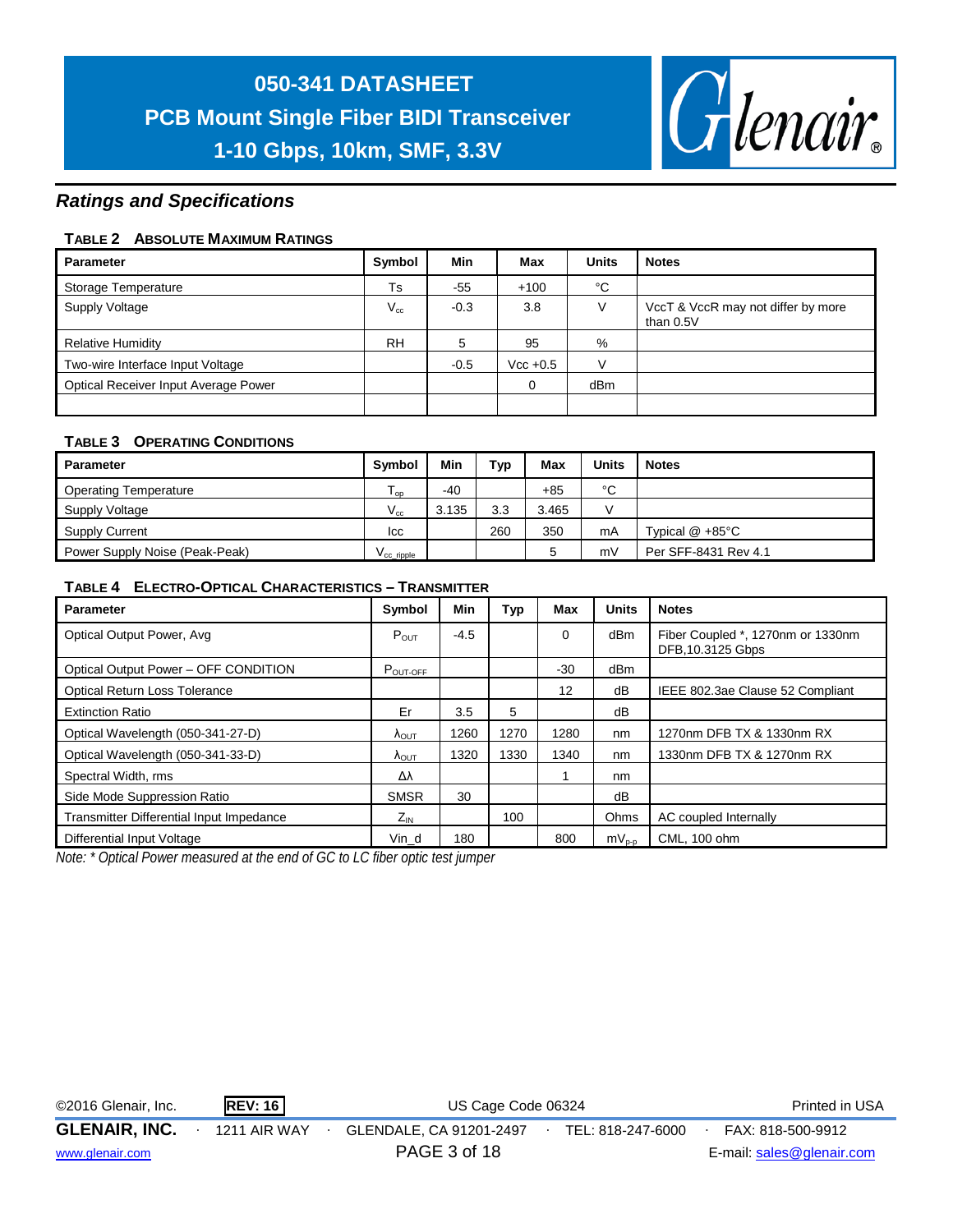

### *Ratings and Specifications (continued)*

#### **TABLE 5 ELECTRO-OPTICAL CHARACTERISTICS - RECEIVER**

| <b>Parameter</b>                                      | Symbol                        | Min   | Typ   | Max     | <b>Units</b> | <b>Notes</b>                         |
|-------------------------------------------------------|-------------------------------|-------|-------|---------|--------------|--------------------------------------|
| Sensitivity, BER 10 <sup>-12</sup> , PRBS31, Er=5.5dB | $P_{IN}$                      |       |       | $-14.4$ | dBm          | Fiber Coupled *, PIN PD @ 10.3 Gbps, |
| Receiver Sensitivity (OMA), BER 10-12, PRBS31         | $P_{IN}$                      |       |       | $-13.9$ | dBm          | Fiber Coupled *, PIN PD @ 10.3 Gbps  |
| <b>LOS Assert Level</b>                               | LOS <sub>A</sub>              | $-30$ | $-19$ |         | dBm          | @ 10.3 Gbps                          |
| <b>LOS Hysteresis</b>                                 | $\textsf{LOS}_{\textsf{HYS}}$ | 0.5   | 2.0   |         | dB           |                                      |
| Overload, BER 10-12, PRBS31                           | $P_{IN}$                      | $+1$  |       |         | dBm          |                                      |
| Optical Wavelength (050-341-27-D)                     | λ <sub>IN</sub>               | 1320  |       | 1600    | nm           | 1270nm DFB TX & 1330nm RX            |
| Optical Wavelength (050-341-33-D)                     | Λ <sub>IN</sub>               | 1200  |       | 1280    | nm           | 1330nm DFB TX & 1270nm RX            |
| Receiver Differential Output Impedance                | Rout                          |       | 100   |         | Ohms         | AC coupled internally                |
| Differential Output Voltage Swing                     | Vout d                        | 300   |       | 850     | $mV_{p-p}$   | CML, 100 ohm                         |

*Note: \* Optical Power measured at the end of GC to LC fiber optic test jumper* 

| ©2016 Glenair, Inc.  | <b>REV: 16</b> | US Cage Code 06324      | Printed in USA    |                           |
|----------------------|----------------|-------------------------|-------------------|---------------------------|
| <b>GLENAIR, INC.</b> | 1211 AIR WAY   | GLENDALE, CA 91201-2497 | TEL: 818-247-6000 | FAX: 818-500-9912         |
| www.glenair.com      |                | PAGE 4 of 18            |                   | E-mail: sales@glenair.com |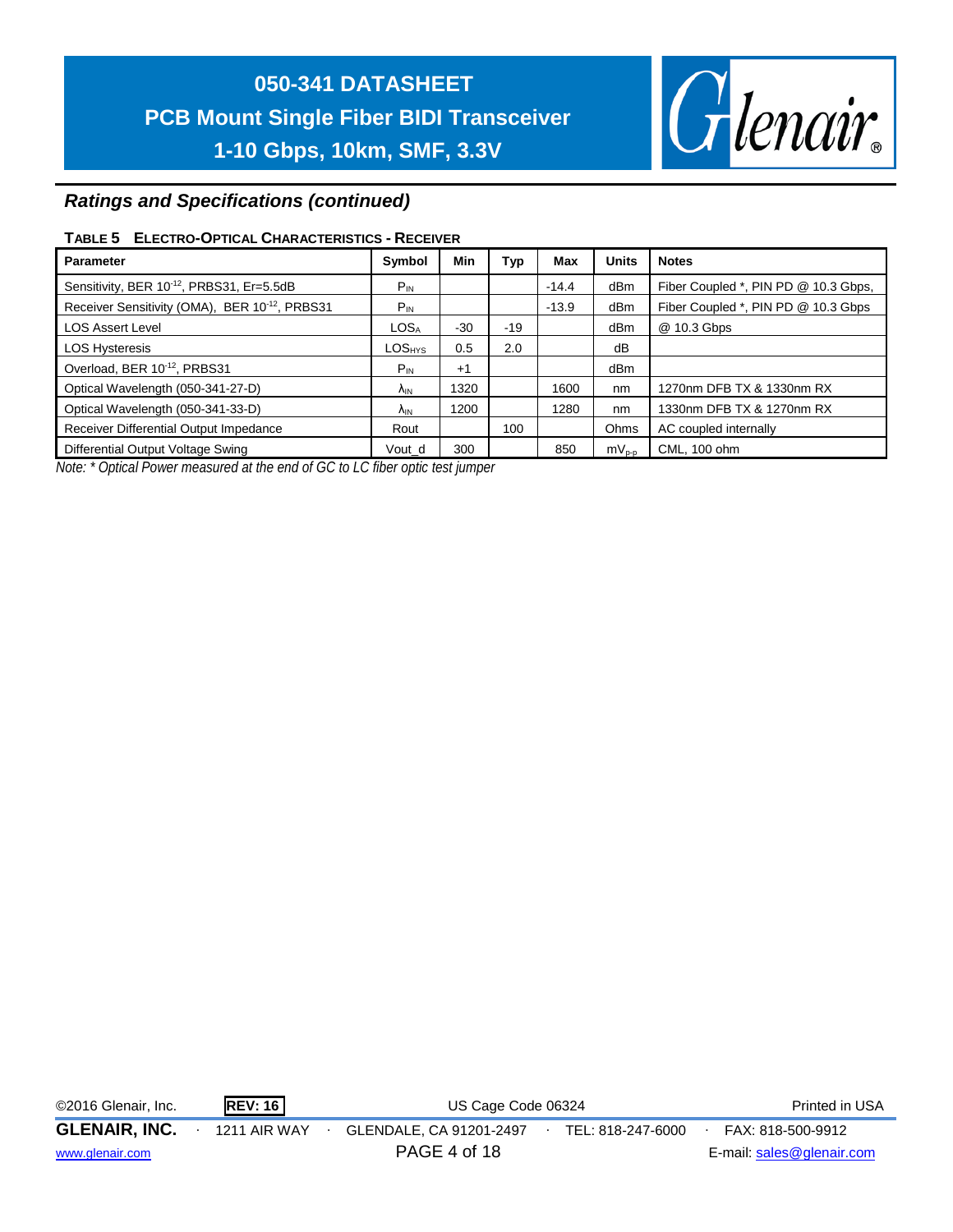

### **TABLE 6 COMPLIANCE SPECIFICATIONS**

| OUINI LIARUL UI LUII IUATIUITU |                     |                            |                     |  |  |  |  |  |  |
|--------------------------------|---------------------|----------------------------|---------------------|--|--|--|--|--|--|
| <b>CHARACTERISTIC</b>          | <b>Standard</b>     | Condition                  | <b>Notes</b>        |  |  |  |  |  |  |
| <b>Mechanical Shock</b>        | MIL-STD-810         | Para. 516.6, proc. I, 650g | 0.9 ms operating    |  |  |  |  |  |  |
| <b>Mechanical Vibration</b>    | MIL-STD-810         | Para. 514.6, 40g rms       | Random, operating   |  |  |  |  |  |  |
| <b>ESD</b>                     | MIL-STD-883         |                            | 500V HBM            |  |  |  |  |  |  |
| <b>Flame Resistance</b>        | <b>MIL-STD-1344</b> | Method 1012, Cond. B       | 30 seconds          |  |  |  |  |  |  |
| Damp Heat                      | <b>MIL-STD-1344</b> | Method 1002.2, Cond. B     | 10 cycles, 24 hours |  |  |  |  |  |  |
| Eye Safety                     | CDRH and IEC-825    | Class 1 Laser Product      |                     |  |  |  |  |  |  |

#### **TABLE 7 MATERIAL/FINISH**

| Item                                  | <b>Material/Finish</b>                                                                             |
|---------------------------------------|----------------------------------------------------------------------------------------------------|
| <b>PCB</b>                            | FR4                                                                                                |
| PCB flex                              | FR4 & Polyimide                                                                                    |
| Railings                              | Aluminum 6061-T6 per ASTM-B221/B211M or Equivalent                                                 |
| <b>Screws</b>                         | CRES Type, 302, 303, 304, 305, or 316                                                              |
| <b>Optical Ferrules &amp; Sleeves</b> | Zirconia, Ceramic                                                                                  |
| Solder type                           | RoHS compliant Sn95/Sb5 (232°C melting temp) &<br>RoHS compliant Sn96.5/Ag3.0/Cu0.5 (217° melting) |

| ©2016 Glenair, Inc.  | <b>REV: 16</b>      | Printed in USA          |                   |                           |
|----------------------|---------------------|-------------------------|-------------------|---------------------------|
| <b>GLENAIR, INC.</b> | <b>1211 AIR WAY</b> | GLENDALE, CA 91201-2497 | TEL: 818-247-6000 | FAX: 818-500-9912         |
| www.glenair.com      |                     | PAGE 5 of 18            |                   | E-mail: sales@glenair.com |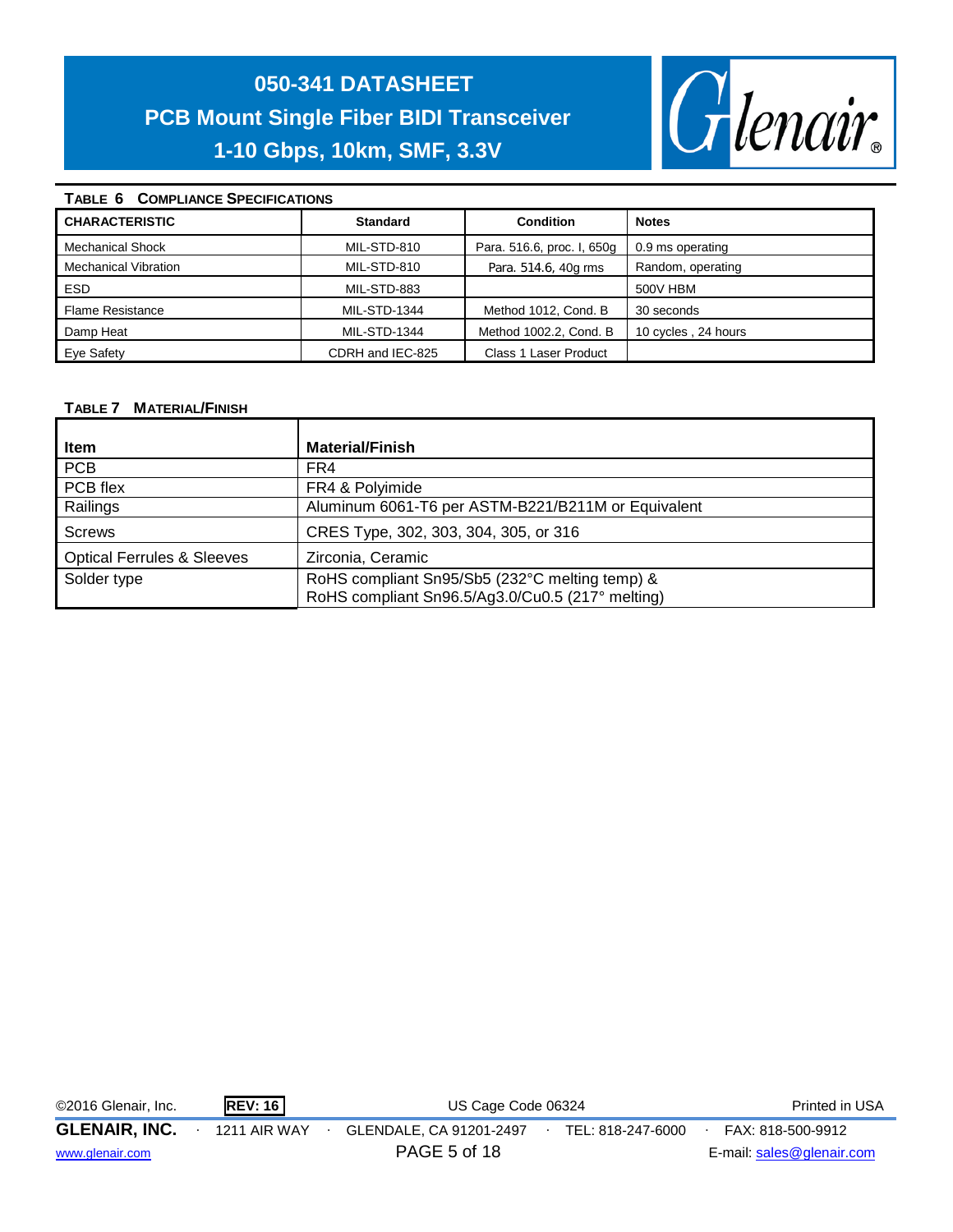

### *FIGURE 1 - OUTLINE DRAWING CONTINUED (MARKING)*

### LABELING:

Each unit will be shipped in an antistatic bag. The label on the antistatic bag shall be at a minimum Arial size 10 black font and contain at a minimum the following information:



©2016 Glenair, Inc. **REV: 16** US Cage Code 06324 Printed in USA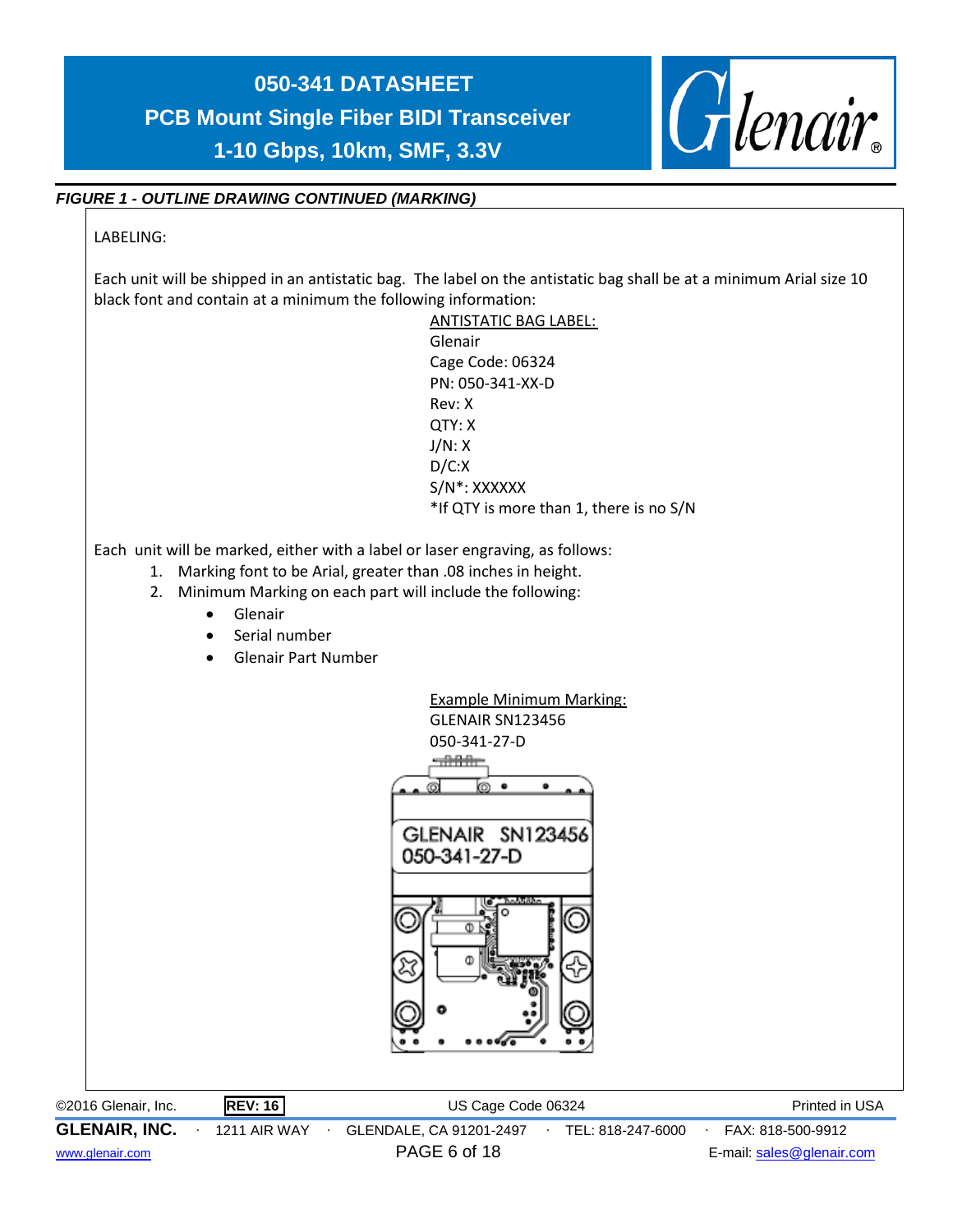

### *FUNCTIONAL DESCRIPTION*



### *TRANSMITTER SECTION*

Transmit Disable (Tx\_Disable)

The transmitter section of the transceiver accepts a TTL and CMOS compatible transmit disable control signal input that shuts down the transmitter optical output. A high signal disables the transmitter while a low signal allows normal transceiver operation. Also laser is disabled when TX\_Disable is open. In the event of a fault (e.g. eye safety circuit activated), cycling this control signal resets the module. Host systems should allow a 10ms interval between successive assertions of this control signal.

#### Transmit Fault (Tx\_Fault)

A catastrophic laser fault will activate the transmitter signal, TX\_FAULT, and disable the laser. This signal is an open collector output (pull-up required on the host board). A low signal indicates normal laser operation and a high signal indicates a fault. The TX\_FAULT will be latched high when a laser fault occurs and is cleared by toggling the TX DISABLE input or cycling the power of the transceiver. The transmitter fault condition can also be monitored via the 2wire serial interface (address A2, byte 110, bit 2).

| ©2016 Glenair, Inc.  | REV: 16      | US Cage Code 06324      | Printed in USA    |                           |
|----------------------|--------------|-------------------------|-------------------|---------------------------|
| <b>GLENAIR, INC.</b> | 1211 AIR WAY | GLENDALE. CA 91201-2497 | TEL: 818-247-6000 | FAX: 818-500-9912         |
| www.glenair.com      |              | PAGE 7 of 18            |                   | E-mail: sales@glenair.com |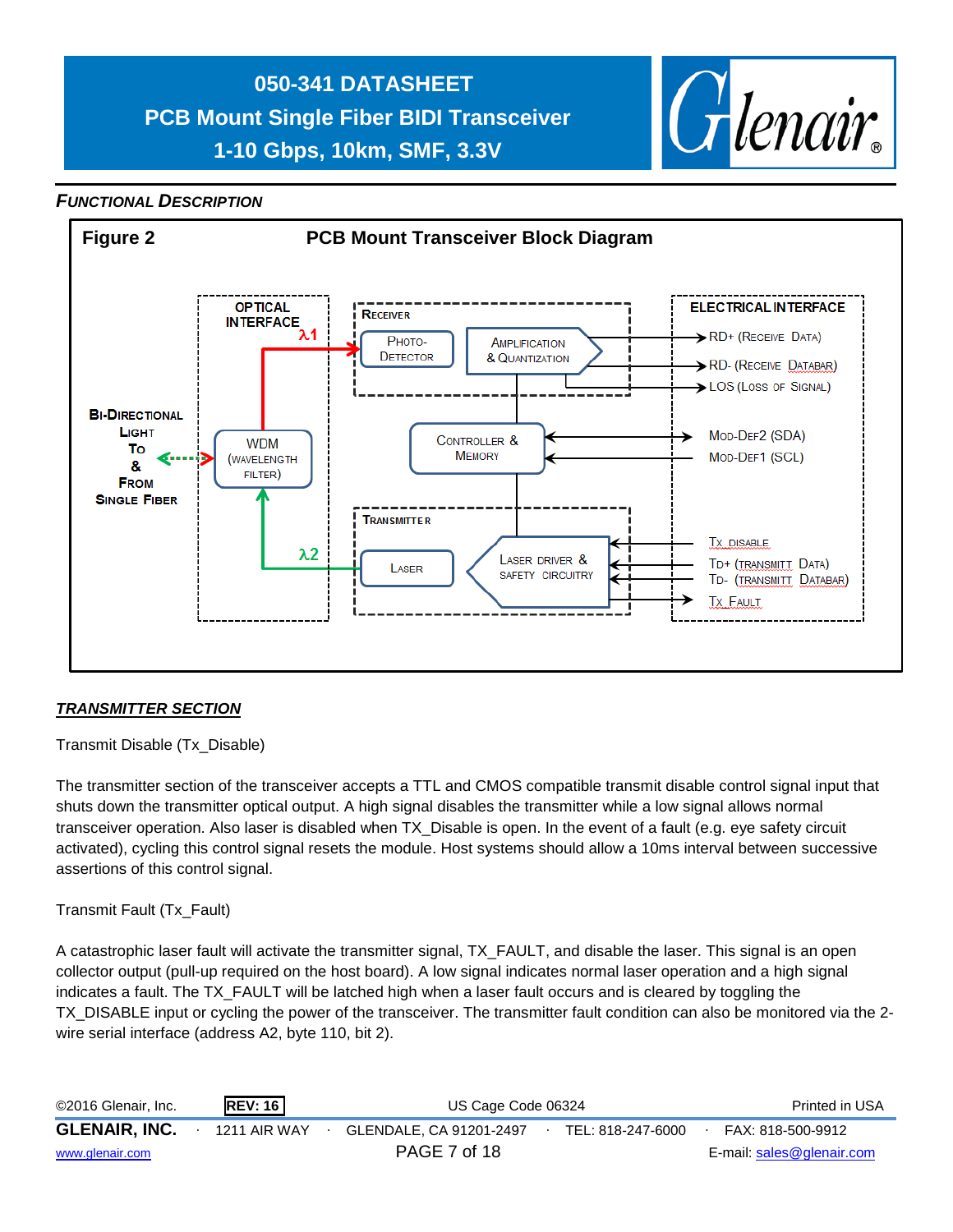

Eye Safety Circuit

The Transmitter section provides Class 1 eye safety by design and is compliant with US FDA CDRH AEL Class 1 and EN(IEC) 60825-1,2, EN60950 Class 1. The eye safety circuit continuously monitors optical output power levels and will disable the transmitter and assert a TX\_FAULT signal upon detecting an unsafe condition. Such unsafe conditions can be created by inputs from the host board (Vcc fluctuation, unbalanced code) or faults within the module.

### *RECEIVER SECTION*

Receiver Loss of Signal (LOS)

The Loss Of Signal (LOS) output indicates an unusable optical input power level. The post-amplification IC includes transition detection circuitry which monitors the ac level of incoming optical signals and provides a TTL/CMOS compatible status signal to the host. A low LOS logic level indicates the presence of an optical input while a high LOS logic level indicates an unusable optical input. The LOS thresholds are factory-set so that a high output indicates a definite optical fault has occurred (e.g. failed transmitter, broken or disconnected fiber connection to the transceiver, etc.). The LOS can also be monitored via the 2-wire serial interface (address A2h, byte 110, bit 1).

### *FUNCTIONAL I/O*

The PCB Mount transceiver accepts industry standard differential signals such as LVPECL and CML within the scope of the SFP MSA. To simplify board requirements, transmitter bias resistors and ac coupling capacitors are incorporated, per SFF-8074i, and hence are not required on the host board. The module is AC-coupled and internally terminated.

Figure 3 illustrates a recommended interface circuit to link the PCB Mount transceiver to the supporting Physical Layer integrated circuits.

The PCB Mount transceiver interfaces with the host circuit board through twenty I/O pins identified by function in Table 8. The transceiver high speed transmit and receive interfaces require SFP MSA compliant signal lines on the host board. The TX\_Disable, TX\_Fault, and RX\_LOS lines require TTL lines on the host board (per SFF-8074i) if used. If an application chooses not to take advantage of the functionality, TX\_Disable need to be tied to GND and TX\_Fault and RX LOS do not need to be connected.

#### *Digital Diagnostic Interface and Serial Identification (EEPROM)*

The PCB Mount transceiver is compatible with the SFF-8074i SFP specification and with SFF-8472, the SFP specification for Digital Diagnostic Monitoring Interface. Both specifications can be found at http://www.sffcommittee.org.

| ©2016 Glenair, Inc.  | <b>REV: 16</b>      | US Cage Code 06324      | Printed in USA    |                           |  |
|----------------------|---------------------|-------------------------|-------------------|---------------------------|--|
| <b>GLENAIR, INC.</b> | <b>1211 AIR WAY</b> | GLENDALE, CA 91201-2497 | TEL: 818-247-6000 | FAX: 818-500-9912         |  |
| www.glenair.com      |                     | PAGE 8 of 18            |                   | E-mail: sales@glenair.com |  |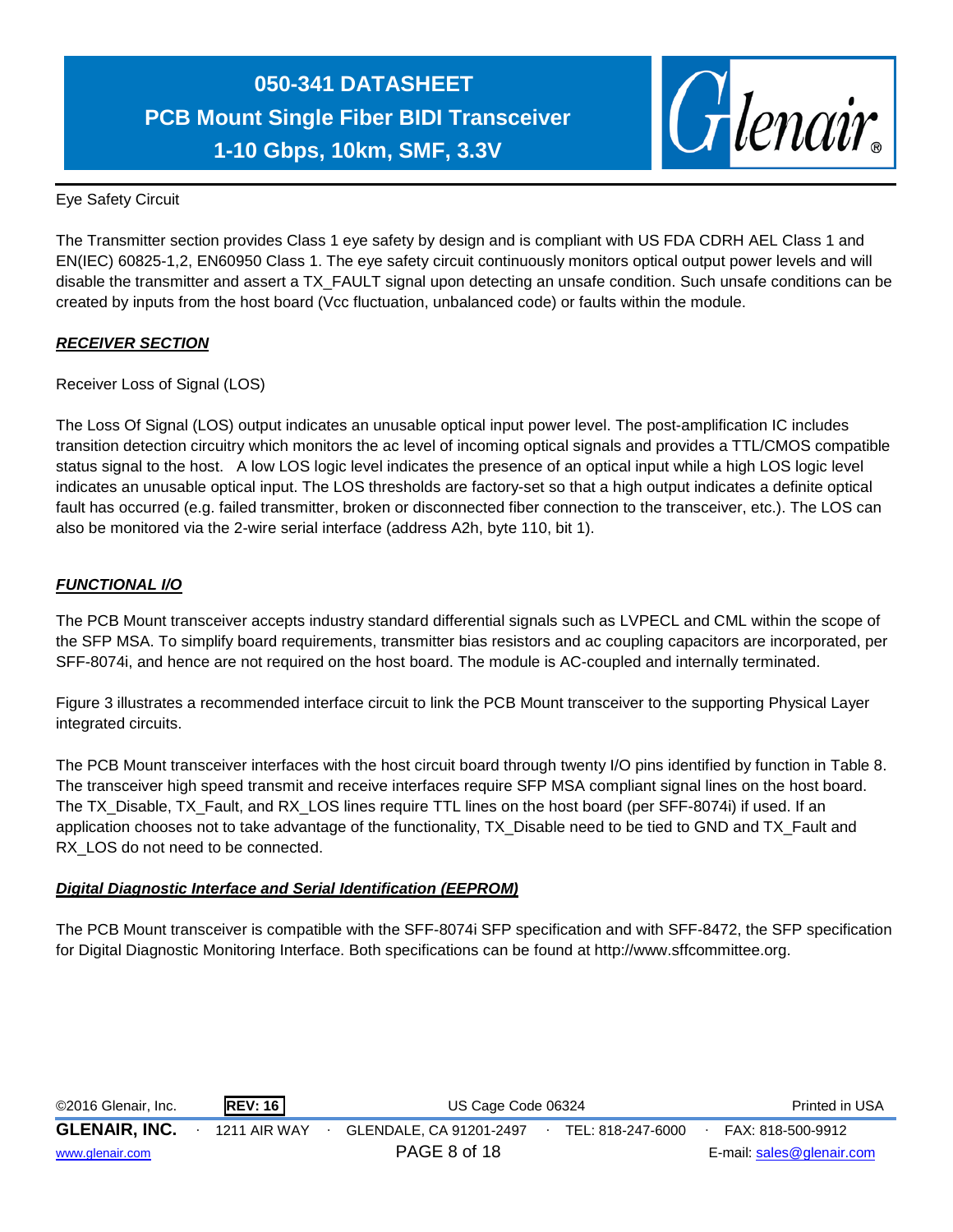

The PCB Mount transceiver features EEPROM for Serial ID, which contains the product data stored for retrieval by host equipment. This data is accessed via the 2-wire serial EEPROM protocol in compliance with the industry standard SFP Multi-Source Agreement. The base EEPROM memory, bytes 0-255 at memory address 0xA0, is organized in compliance with SFF-8074i.

As an enhancement to the conventional SFP interface defined in SFF-8074i, the PCB Mount Transceiver is compliant to SFF-8472 (digital diagnostic interface for optical transceivers). This new digital diagnostic information is stored in bytes 0- 255 at memory address 0xA2.Using the 2-wire serial interface defined in the MSA, the PCB Mount Transceiver provides real time temperature, supply voltage, laser bias current, laser average output power and received input power. These parameters are internally calibrated, per the SFF-8472 MSA. The digital diagnostic interface also adds the capability to monitor for Transmitter Faults (TX\_FAULT), and monitor for Receiver Loss of Signal (RX\_LOS). The diagnostic

| ©2016 Glenair, Inc.  | <b>REV: 16</b>      | US Cage Code 06324      | Printed in USA    |                           |
|----------------------|---------------------|-------------------------|-------------------|---------------------------|
| <b>GLENAIR, INC.</b> | <b>1211 AIR WAY</b> | GLENDALE, CA 91201-2497 | TEL: 818-247-6000 | FAX: 818-500-9912         |
| www.glenair.com      |                     | PAGE 9 of 18            |                   | E-mail: sales@glenair.com |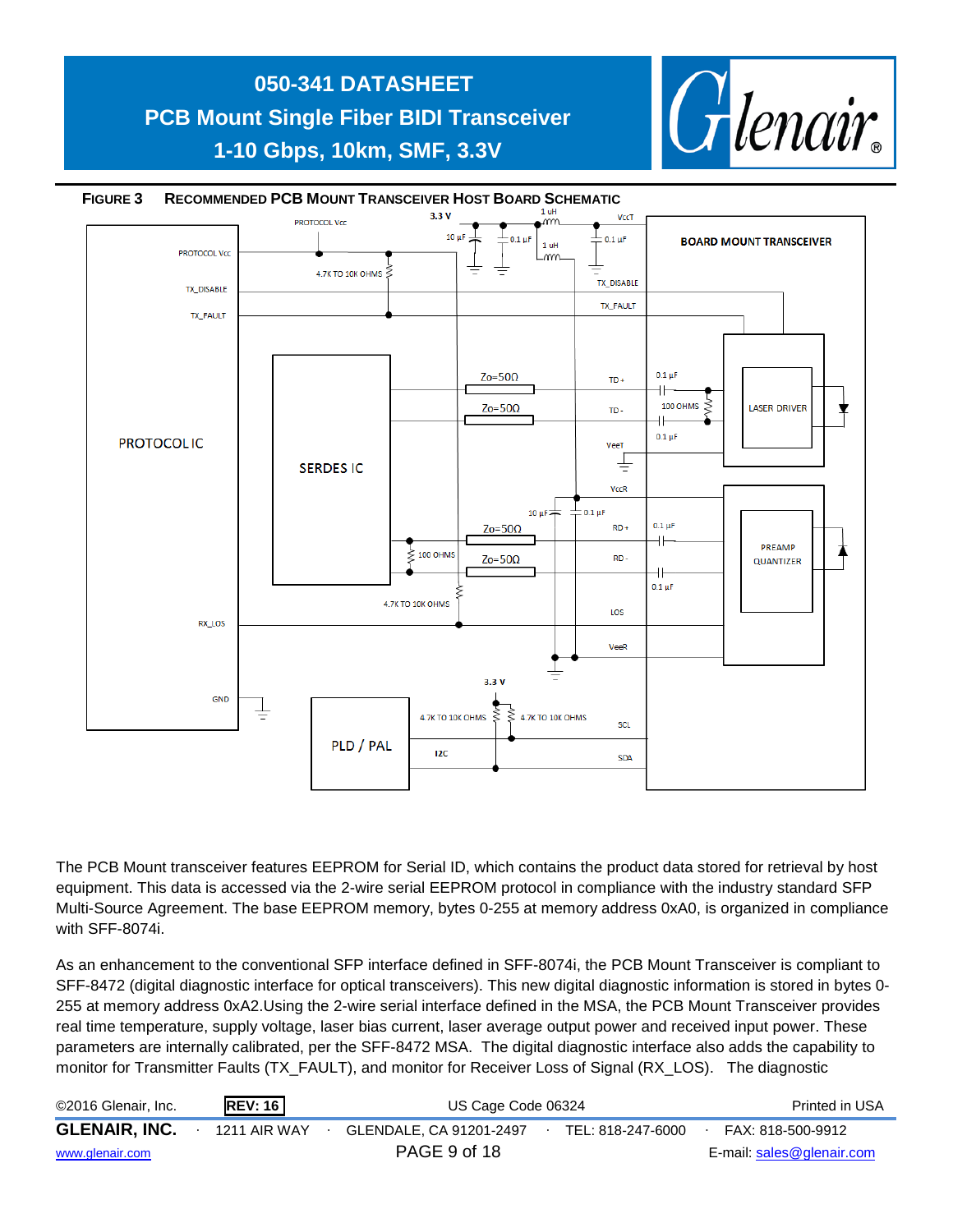

information provides the opportunity for Predictive Failure Identification, Compliance Prediction, Fault Isolation and Component Monitoring.

### *Predictive Failure Identification*

The predictive failure feature allows a host to identify potential link problems before system performance is impacted. Prior identification of link problems enables a host to service an application via "fail over" to a redundant link or replace a suspect device, maintaining system uptime in the process. For applications where ultra-high system uptime is required, the PCB Mount Transceiver provides a means to monitor two real-time laser metrics associated with observing laser degradation and predicting failure: average laser bias current (Tx\_Bias) and average laser optical power (Tx\_Power).

### *Compliance Prediction*

Compliance prediction is the ability to determine if an optical transceiver is operating within its operating and environmental requirements. The PCB Mount Transceiver provide real-time access to transceiver internal supply voltage and temperature, allowing a host to identify potential component compliance issues. Received optical power is also available to assess compliance of fiber cable plant and remote transmitter. When operating out of requirements, the link cannot guarantee error free transmission.

### *Fault Isolation*

The fault isolation feature allows a host to quickly pinpoint the location of a link failure, minimizing downtime. For optical links, the ability to identify a fault at a local device, remote device or cable plant is crucial to speeding service of an installation. PCB Mount Transceiver real-time monitors of Tx\_Bias, Tx\_Power, Vcc, Temperature and Rx\_Power can be used to assess local transceiver current operating conditions. In addition, status flag Rx Loss of Signal (LOS) is mirrored in memory and available via the two-wire serial interface.

### *Component Monitoring*

Component evaluation is another use of the PCB Mount Transceiver real-time monitors of Tx\_Bias, Tx\_Power, Vcc, Temperature and Rx\_Power. Potential uses are as debugging aids for system installation and design, and transceiver parametric evaluation for factory or field qualification. For example, temperature per module can be observed in high density applications to facilitate thermal evaluation of systems that incorporate this PCB Mount transceiver

### *Required Host Board Components*

A power supply noise rejection filter as describe in SFP MSA is required on the host PCB to meet data sheet performance. This is the same filter incorporates an inductor which should be rated 400 mADC and 1 Ω series resistance or better. It should not be replaced with a ferrite. The required filter is illustrated in Figure 4. Also, the host PCB for the PCB Mount transceiver requires 4.7 K to 10 KΩ pull-up resistors for TX\_FAULT, LOS, SCA and SDL lines.

| ©2016 Glenair, Inc.  | <b>REV: 16</b> | US Cage Code 06324      | Printed in USA    |                           |
|----------------------|----------------|-------------------------|-------------------|---------------------------|
| <b>GLENAIR, INC.</b> | 1211 AIR WAY   | GLENDALE, CA 91201-2497 | TEL: 818-247-6000 | FAX: 818-500-9912         |
| www.glenair.com      |                | PAGE 10 of 18           |                   | E-mail: sales@glenair.com |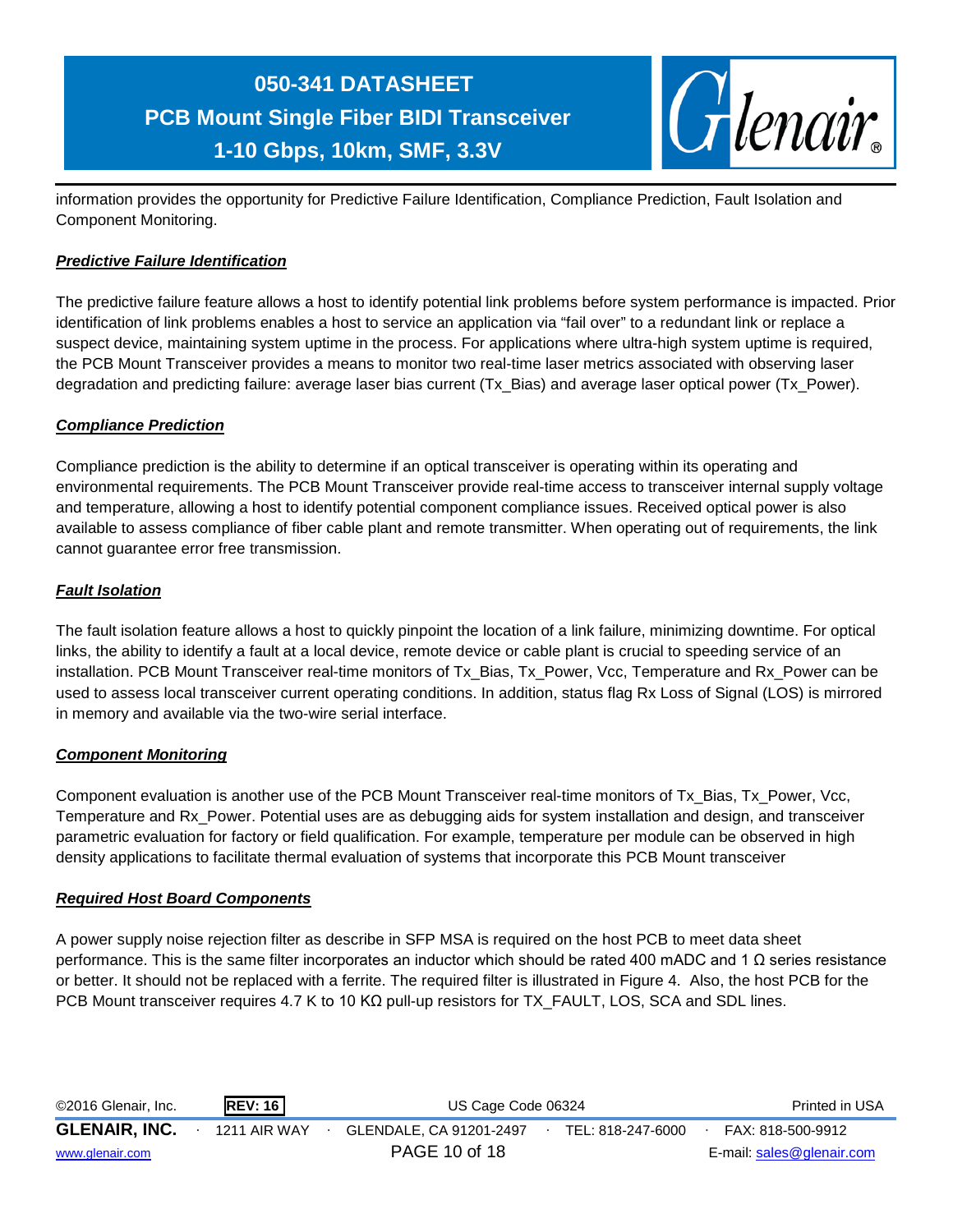



### *Fiber Compatibility*

The transceiver is capable of transmission up to 10km with 9/125 μm SMF at 10.3125 Gbps (10G Ethernet signals).

#### *Electrostatic Discharge (ESD)*

The Transceiver is compatible with ESD levels found in typical manufacturing and operating environments as described JDEC/EIAJESD22-A114-A, Class 1 (<2000Volts) HBM. Glenair recommends that devices are handled with ESD precautions to limit exposure to below 250V HBM.

There are two design cases in which immunity to ESD damage is important. The first case is during handling of the transceiver prior to insertion to the host board. To protect the transceiver, it's important to use standard industry ESD handling precautions. These precautions include using grounded wrist straps, work benches, and floor mats in ESD controlled areas. The ESD sensitivity of the Glenair PCB Mount transceiver is compatible with typical industry production environments.

The second case to consider is static discharges to the exterior of the host equipment after installation, in which case the transceiver may be subject to system-level ESD requirements.

| ©2016 Glenair, Inc.  | <b>REV: 16</b> | US Cage Code 06324      | Printed in USA    |                           |
|----------------------|----------------|-------------------------|-------------------|---------------------------|
| <b>GLENAIR, INC.</b> | 1211 AIR WAY   | GLENDALE, CA 91201-2497 | TEL: 818-247-6000 | FAX: 818-500-9912         |
| www.glenair.com      |                | PAGE 11 of 18           |                   | E-mail: sales@glenair.com |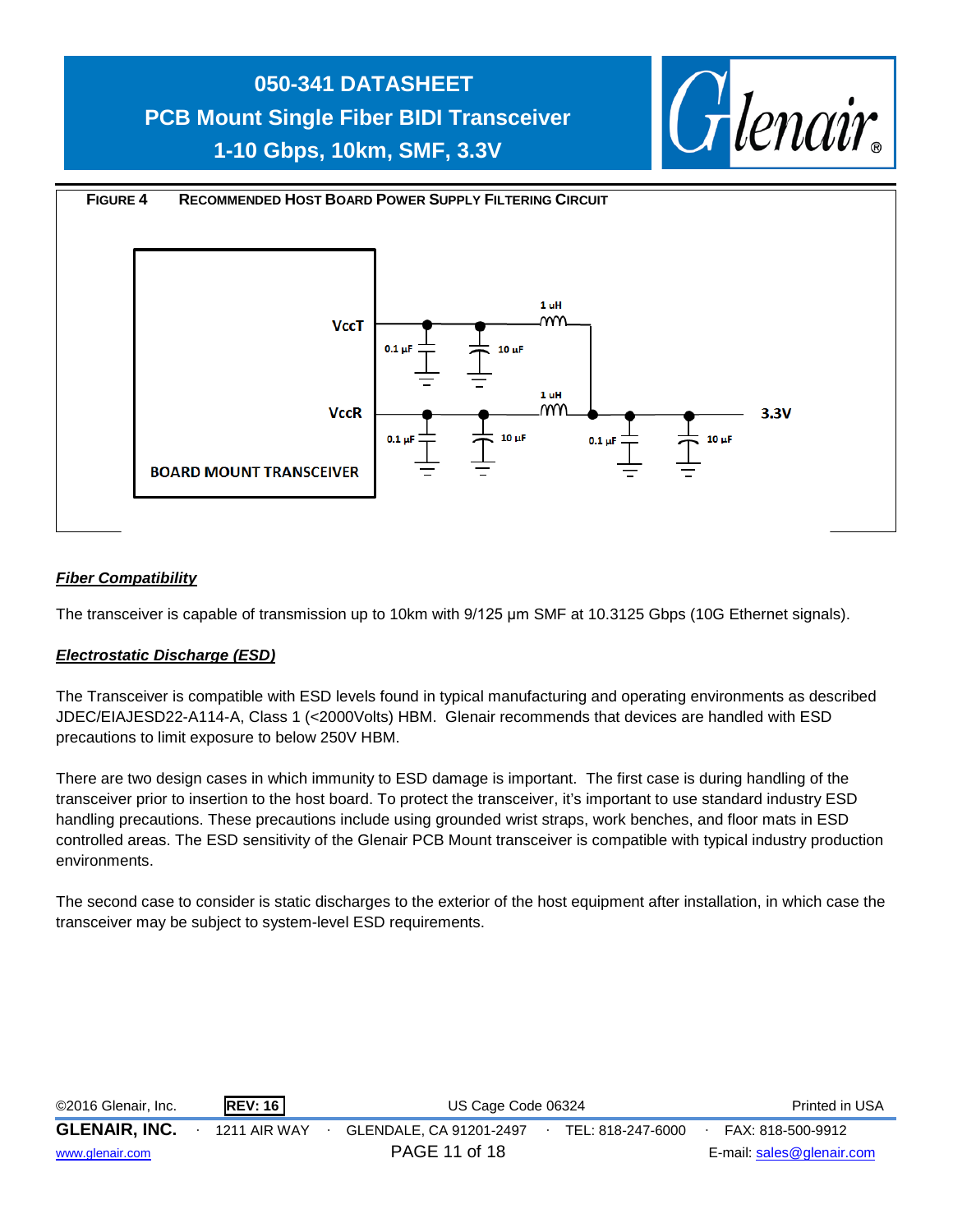

### *Application Support*

To assist in the transceiver design and evaluation process, Glenair offers the following aids:

- Evaluation board & Product Manual, part number 050-329, which facilitates in the testing of the PCB Mount transceiver.
- 3D Step file to support modeling of mechanical fit and routing
- PADS schematic and PCB layout library files that can be exported into customer's PCB software design program
- Applications Aid Example of PCB layout including details of high speed transmission designs

#### *Customer Manufacturing Processes*

This module is mounted with screws and interfaces with a high-speed low cost surface mount electrical connector residing on the host PC board. The PCB Mount transceiver is not designed for aqueous wash, IR reflow, or wave soldering processes and should be mounted on the host board after host PC board has been through its assembly process.

| ©2016 Glenair, Inc.  | <b>REV: 16</b> | US Cage Code 06324      | Printed in USA    |                           |
|----------------------|----------------|-------------------------|-------------------|---------------------------|
| <b>GLENAIR, INC.</b> | 1211 AIR WAY   | GLENDALE, CA 91201-2497 | TEL: 818-247-6000 | FAX: 818-500-9912         |
| www.glenair.com      |                | PAGE 12 of 18           |                   | E-mail: sales@glenair.com |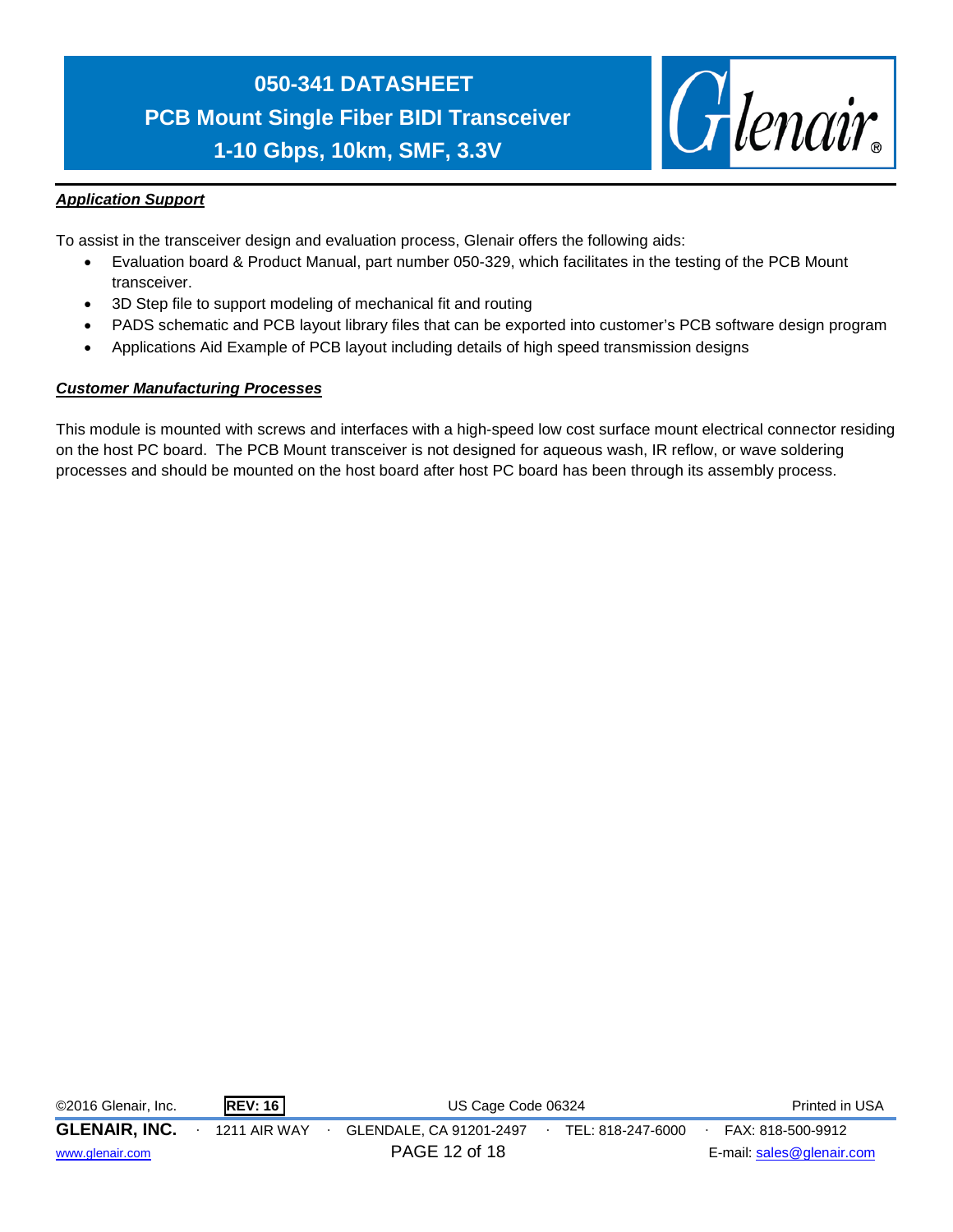

| TABLE <sub>9</sub> |                 | <b>TWO-WIRE INTERFACE ID: DATA FIELDS - ADDRESS AOH</b>            |                 |                |                                                                                    |
|--------------------|-----------------|--------------------------------------------------------------------|-----------------|----------------|------------------------------------------------------------------------------------|
| <b>Byte</b>        | #               | Data                                                               | <b>B</b> vte    | #              | Data                                                                               |
| Decimal            | Hex             | <b>Notes</b>                                                       | Decimal         | Hex            | <b>Notes</b>                                                                       |
| $\bf{0}$           | 80              | <b>Glenair PCB Mount Transceiver</b>                               | $\overline{37}$ | $00\,$         | Vendor OUI (NOT USED)                                                              |
| $\mathbf{1}$       | 04              | Serial ID Module Definition                                        | $\overline{38}$ | 00             | Vendor OUI (NOT USED)                                                              |
| $\overline{2}$     | 80              | "GC" Fiber Optic Connector                                         | $\overline{39}$ | 00             | Vendor OUI (NOT USED)                                                              |
| 3                  | 20              | 10G BASE-LR                                                        | 40              | 30             | Vendor Part Number ASCII character (Note 5)<br>"በ"                                 |
| 4                  | $\overline{00}$ |                                                                    | 41              | 35             | "5"<br>Vendor Part Number ASCII character (Note 5)                                 |
| 5                  | 00              |                                                                    | $\overline{42}$ | 30             | Vendor Part Number ASCII character (Note 5)<br>"0"                                 |
| 6                  | 01              |                                                                    | $\overline{43}$ | 2D             | $u_\perp u$<br>Vendor Part Number ASCII character (Note 5)                         |
| $\overline{1}$     | $00\,$          |                                                                    | 44              | 33             | "3"<br>Vendor Part Number ASCII character (Note 5)                                 |
| 8                  | $\overline{00}$ |                                                                    | 45              | 34             | "4"<br>Vendor Part Number ASCII character (Note 5)                                 |
| 9                  | $00\,$          |                                                                    | 46              | 31             | Vendor Part Number ASCII character (Note 5)<br>"1"                                 |
| 10                 | $00\,$          |                                                                    | $\overline{47}$ | 43             | Vendor Part Number ASCII character (Note 5)<br>"C"                                 |
| 11                 | 06              | Compatible with 64/66B encoded data                                | 48              | 30             | Vendor Part Number ASCII character (Note 5)<br>"0"                                 |
| $\overline{12}$    | 67              | BR, 10.3125 Gbps                                                   | 49              | 2D             | $\mathbf{u}_\perp \mathbf{u}_\perp$<br>Vendor Part Number ASCII character (Note 5) |
| 13                 | 0 <sub>0</sub>  |                                                                    | 50              | 32             | "2"<br>Vendor Part Number ASCII character (Note 5)                                 |
| 14                 | 0A              | 10GBASE-LR 10km                                                    | 51              | 37             | "7"<br>Vendor Part Number ASCII Character (Note 5)                                 |
| $\overline{15}$    | 64              | 10GBASE-LR 10km                                                    | 52              | 2D             | $u\_u$<br>Vendor Part Number ASCII Character (Note 5)                              |
| $\overline{16}$    | 00 <sup>1</sup> |                                                                    | 53              | 44             | Vendor Part Number ASCII Character (Note 5)<br>$^{\prime\prime}$                   |
| 17                 | $00\,$          |                                                                    | 54              | 20             | $\boldsymbol{u}$ $\boldsymbol{u}$<br>Vendor Part Number ASCII Character (Note 5)   |
| $\overline{18}$    | $\overline{00}$ |                                                                    | 55              | 20             | $\boldsymbol{u}$<br>Vendor Part Number ASCII Character (Note 5)                    |
| 19                 | 00              |                                                                    | 56              | 20             | $\boldsymbol{u}$ $\boldsymbol{u}$<br>Vendor REV Level ASCII Character (Note 5)     |
| 20                 | 47              | "G" Vendor NAME ASCII Character                                    | 57              | 20             | $\boldsymbol{u}$ $\boldsymbol{u}$<br>Vendor REV Level ASCII Character (Note 5)     |
| 21                 | 4C              | $^{\prime\prime}$ $^{\prime\prime}$<br>Vendor NAME ASCII Character | 58              | 20             | $\boldsymbol{u}$ $\boldsymbol{u}$<br>Vendor REV Level ASCII Character (Note 5)     |
| $\overline{22}$    | 45              | Vendor NAME ASCII Character<br>"F"                                 | 59              | 20             | $\mathbf{u}$<br>Vendor REV Level ASCII Character (Note 5)                          |
| 23                 | 4E              | "N" Vendor NAME ASCII Character                                    | 60              | 05             | Hex Byte of Laser Wavelength (Note 6)                                              |
| $\overline{24}$    | 41              | Vendor NAME ASCII Character<br>"A"                                 | 61              | 1E             | Hex Byte of Laser Wavelength (Note 6)                                              |
| 25                 | 49              | Vendor NAME ASCII Character<br>$^u$  "                             | 62              |                | <b>RESERVED</b>                                                                    |
| 26                 | 52              | Vendor NAME ASCII Character<br>"R"                                 | 63              |                | Check sum code for ID fields 0-62 (Note 7)                                         |
| 27                 | 20              | $\boldsymbol{u}$ . $\boldsymbol{u}$<br>Vendor NAME ASCII Character | 64              | $00\,$         |                                                                                    |
| 28                 | 20              | $\boldsymbol{u}$ $\boldsymbol{u}$<br>Vendor NAME ASCII Character   | 65              | 1A             | Hardware TX_Disable, TX_Fault, & LOS                                               |
| 29                 | 20              | $\boldsymbol{u}$ $\boldsymbol{u}$<br>Vendor NAME ASCII Character   | 66              | $00\,$         |                                                                                    |
| 30                 | 20              | $\boldsymbol{u}$ $\boldsymbol{u}$<br>Vendor NAME ASCII Character   | 67              | $00\,$         |                                                                                    |
| $\overline{31}$    | 20              | $\boldsymbol{u}$ $\boldsymbol{u}$<br>Vendor NAME ASCII Character   | 68-83           |                | Serial Number, ASCII (Note 8)                                                      |
| $\overline{32}$    | 20              | $\boldsymbol{u}$ $\boldsymbol{u}$<br>Vendor NAME ASCII Character   | 84-91           |                | Date Code (Note 9)                                                                 |
| 33                 | 20              | $\boldsymbol{u}$ . $\boldsymbol{u}$<br>Vendor NAME ASCII Character | 92              | 68             | Diagnostic Monitoring, Internal Cal, Rx Pwr Avg.                                   |
| 34                 | 20              | $\boldsymbol{u}$ $\boldsymbol{u}$<br>Vendor NAME ASCII Character   | 93              | B <sub>0</sub> | <b>Enhanced Options</b>                                                            |
| 35                 | 20              | $\boldsymbol{u}$ $\boldsymbol{u}$<br>Vendor NAME ASCII Character   | 94              | 05             | SFF-8472 rev 11.0                                                                  |
| $\overline{36}$    | $00\,$          |                                                                    | 95              |                | Checksum for bytes 64-94 (Note 7)                                                  |
|                    |                 |                                                                    | $96 - 255$      | $00\,$         |                                                                                    |

Notes:

1. FC-PI speed 100 MBytes/sec is a serial bit rate of 1.0625 GBit/sec.

2. RESERVED

3. RESERVED

4. RESERVED.

5. Table 1, Part number options/extensions. Temperature and Screw Length Mod Codes will not be added onto Digital Memory ID.

6. Laser wavelength is represented in 16 unsigned bits. The hex representation of 1310nm is 051E.

7. Addresses 63 and 95 are checksums calculated per SFF-8472 and SFF-8074, and stored prior to product shipment.

8. Addresses 68-83 specify the module's ASCII serial number and will vary by unit.

9. Addresses 84-91 specify the module's ASCII date code and will vary according to manufactured date-code.

| ©2016 Glenair, Inc.  | <b>REV: 16</b> | US Cage Code 06324      | Printed in USA    |                           |  |
|----------------------|----------------|-------------------------|-------------------|---------------------------|--|
| <b>GLENAIR, INC.</b> | 1211 AIR WAY   | GLENDALE, CA 91201-2497 | TEL: 818-247-6000 | FAX: 818-500-9912         |  |
| www.glenair.com      |                | PAGE 13 of 18           |                   | E-mail: sales@glenair.com |  |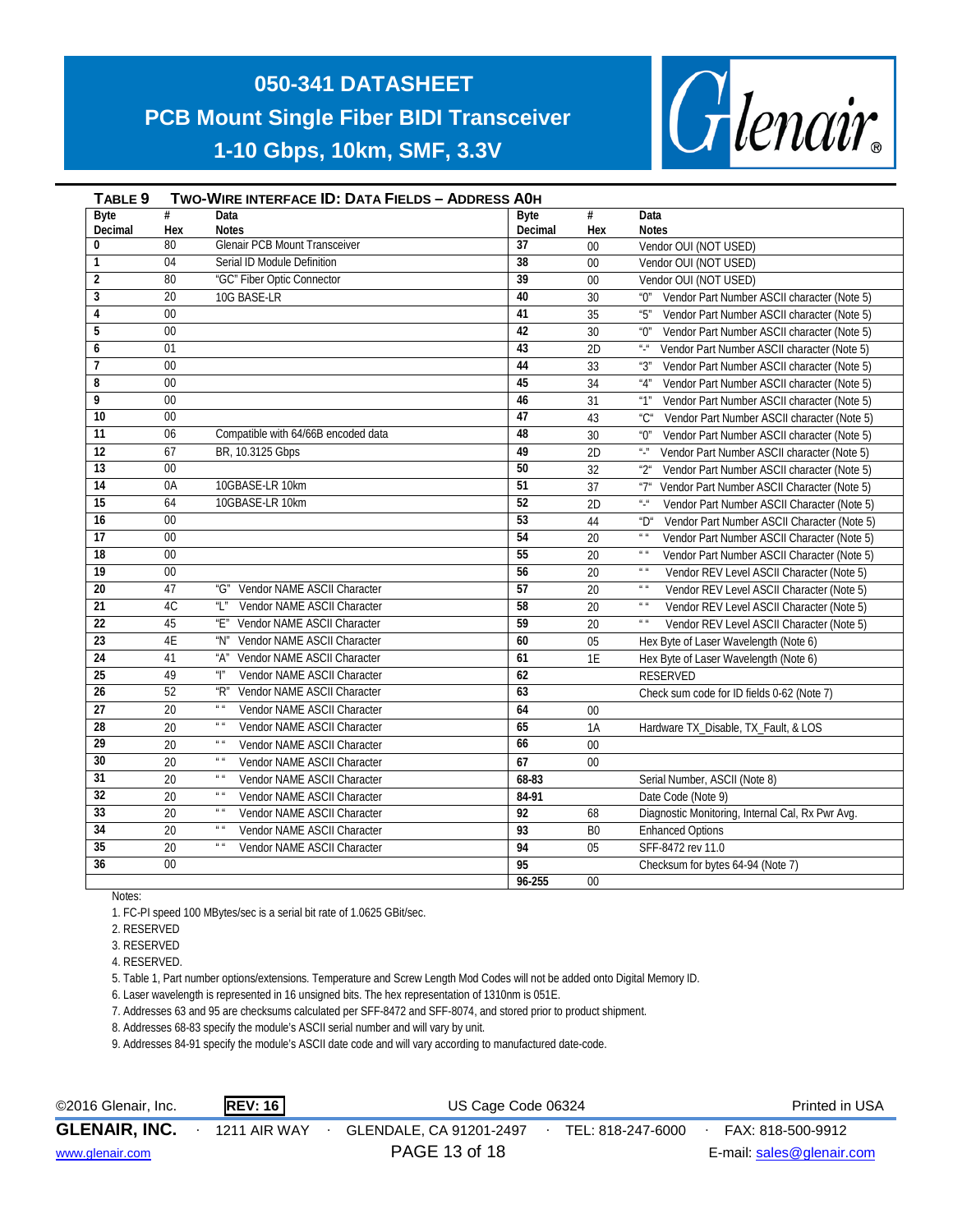

| Table 10        | Two-Wire interface ID: Data Fields – Address A2h is standard – other options available, see part number development |                 |                                        |          |                            |  |  |  |
|-----------------|---------------------------------------------------------------------------------------------------------------------|-----------------|----------------------------------------|----------|----------------------------|--|--|--|
| Byte $#$        | Data                                                                                                                | Byte $#$        | Data                                   | Byte $#$ | Data                       |  |  |  |
| Decimal         | <b>Notes</b>                                                                                                        | Decimal         | <b>Notes</b>                           | Decimal  | <b>Notes</b>               |  |  |  |
| $\mathbf{0}$    | Temp H Alarm MSB (Note 1)                                                                                           | 26              | TX Pwr L Alarm MSB (Note 4)            | 104      | Rx Pavg MSB (Note)         |  |  |  |
| 1               | Temp H Alarm LSB (Note 1)                                                                                           | 27              | TX Pwr L Alarm LSB (Note 4)            | 105      | Rx Pavg LSB (Note 1)       |  |  |  |
| $\overline{2}$  | Temp L Alarm MSB (Note 1)                                                                                           | 28              | TX Pwr H Warning MSB (Note 4)          | 106      | Reserved                   |  |  |  |
| 3               | Temp L Alarm LSB (Note 1)                                                                                           | 29              | TX Pwr H Warning LSB (Note 4)          | 107      | Reserved                   |  |  |  |
| 4               | Temp H Warning MSB (Note 1)                                                                                         | 30              | TX Pwr L Warning MSB (Note 4)          | 108      | Reserved                   |  |  |  |
| 5               | Temp H Warning LSB (Note 1)                                                                                         | 31              | TX Pwr L Warning LSB (Note 4)          | 109      | Reserved                   |  |  |  |
| 6               | Temp L Warning MSB (Note 1)                                                                                         | 32              | RX Pwr H Alarm MSB (Note 5)            | 110      | Status/Control             |  |  |  |
| 7               | Temp L Warning LSB (Note 1)                                                                                         | $\overline{33}$ | RX Pwr H Alarm LSB (Note 5)            | 111      | Reserved                   |  |  |  |
| 8               | Vcc H Alarm MSB (Note 2)                                                                                            | 34              | RX Pwr L Alarm MSB (Note 5)            | 112      | Flag Bits                  |  |  |  |
| 9               | Vcc H Alarm LSB (Note 2)                                                                                            | 35              | RX Pwr L Alarm LSB (Note 5)            | 113      | Flag Bits                  |  |  |  |
| 10 <sup>°</sup> | Vcc L Alarm MSB (Note 2)                                                                                            | 36              | RX Pwr H Warning MSB (Note 5)          | 114      | Reserved                   |  |  |  |
| 11              | Vcc L Alarm LSB (Note 2)                                                                                            | 37              | RX Pwr H Warning LSB (Note 5)          | 115      | Reserved                   |  |  |  |
| 12              | Vcc H Warning MSB (Note 2)                                                                                          | 38              | RX Pwr L Warning MSB (Note 5)          | 116      | Flag Bits                  |  |  |  |
| 13              | Vcc H Warning LSB (Note 2)                                                                                          | 39              | RX Pwr L Warning LSB (Note 5)          | 117      | Flag Bits                  |  |  |  |
| 14              | Vcc L Warning MSB (Note 2)                                                                                          | 40-45           | Reserved                               | 118      | Reserved                   |  |  |  |
| 15              | Vcc L Warning LSB (Note 2)                                                                                          | 56-94           | <b>External Cal Constants (Note 4)</b> | 119      | Reserved                   |  |  |  |
| 16              | Tx Bias H Alarm MSB (Note 3)                                                                                        | 95              | Checksum for bytes 0-94                | 120-122  | Reserved                   |  |  |  |
| 17              | Tx Bias H Alarm LSB (Note 3)                                                                                        | 96              | Temperature MSB (Note 1)               | 123      | Reserved                   |  |  |  |
| 18              | Tx Bias L Alarm MSB (Note 3)                                                                                        | 97              | Temperature LSB (Note 1)               | 124      | Reserved                   |  |  |  |
| 19              | Tx Bias L Alarm LSB (Note 3)                                                                                        | 98              | Vcc MSB (Note 2)                       | 125      | Reserved                   |  |  |  |
| 20              | Tx Bias H Warning MSB (Note 3)                                                                                      | 99              | Vcc LSB (Note 2)                       | 126      | Reserved                   |  |  |  |
| 21              | Tx Bias H Warning LSB (Note 3)                                                                                      | 100             | TX Bias MSB (Note 4)                   | 127      | Reserved (Note 8)          |  |  |  |
| 22              | Tx Bias L Warning MSB (Note 3)                                                                                      | 101             | TX Bias LSB (Note 4)                   | 128-247  | Customer Writable (Note 9) |  |  |  |
| 23              | Tx Bias L Warning LSB (Note 3)                                                                                      | 102             | TX Power MSB (Note 4)                  | 248-255  | Vendor Specific            |  |  |  |
| 24              | TX Pwr H Alarm MSB (Note 4)                                                                                         | 103             | TX Power LSB (Note 4)                  |          |                            |  |  |  |
| 25              | TX Pwr H Alarm LSB (Note 4)                                                                                         |                 |                                        |          |                            |  |  |  |

Notes:

1. Temperature (Temp) is decoded as a 16 bit signed twos compliment integer in increments of 1/256 °C.

2. Supply voltage (VCC) is decoded as a 16 bit unsigned integer in increments of 100 μV.

3. Laser bias current (Tx Bias) is decoded as a 16 bit unsigned integer in increments of 2 μA.

4. Transmitted average optical power (Tx Pwr) is decoded as a 16 bit unsigned integer in increments of 0.1 μW.

5. Received average optical power (Rx Pwr) is decoded as a 16 bit unsigned integer in increments of 0.1 μW.

6. Bytes 55-94 are not intended from use but have been set to default values per SFF-8472.

7. Bytes 95 is a checksum calculated (per SFF-8472) and stored prior to product shipment.

8. Byte 127 accepts a write but performs no action (reserved legacy byte).

9. Bytes 128-247 are write enabled (customer writable).

| ©2016 Glenair, Inc.  | <b>REV: 16</b> | US Cage Code 06324      |                   | Printed in USA            |
|----------------------|----------------|-------------------------|-------------------|---------------------------|
| <b>GLENAIR, INC.</b> | 1211 AIR WAY   | GLENDALE, CA 91201-2497 | TEL: 818-247-6000 | FAX: 818-500-9912         |
| www.glenair.com      |                | PAGE 14 of 18           |                   | E-mail: sales@glenair.com |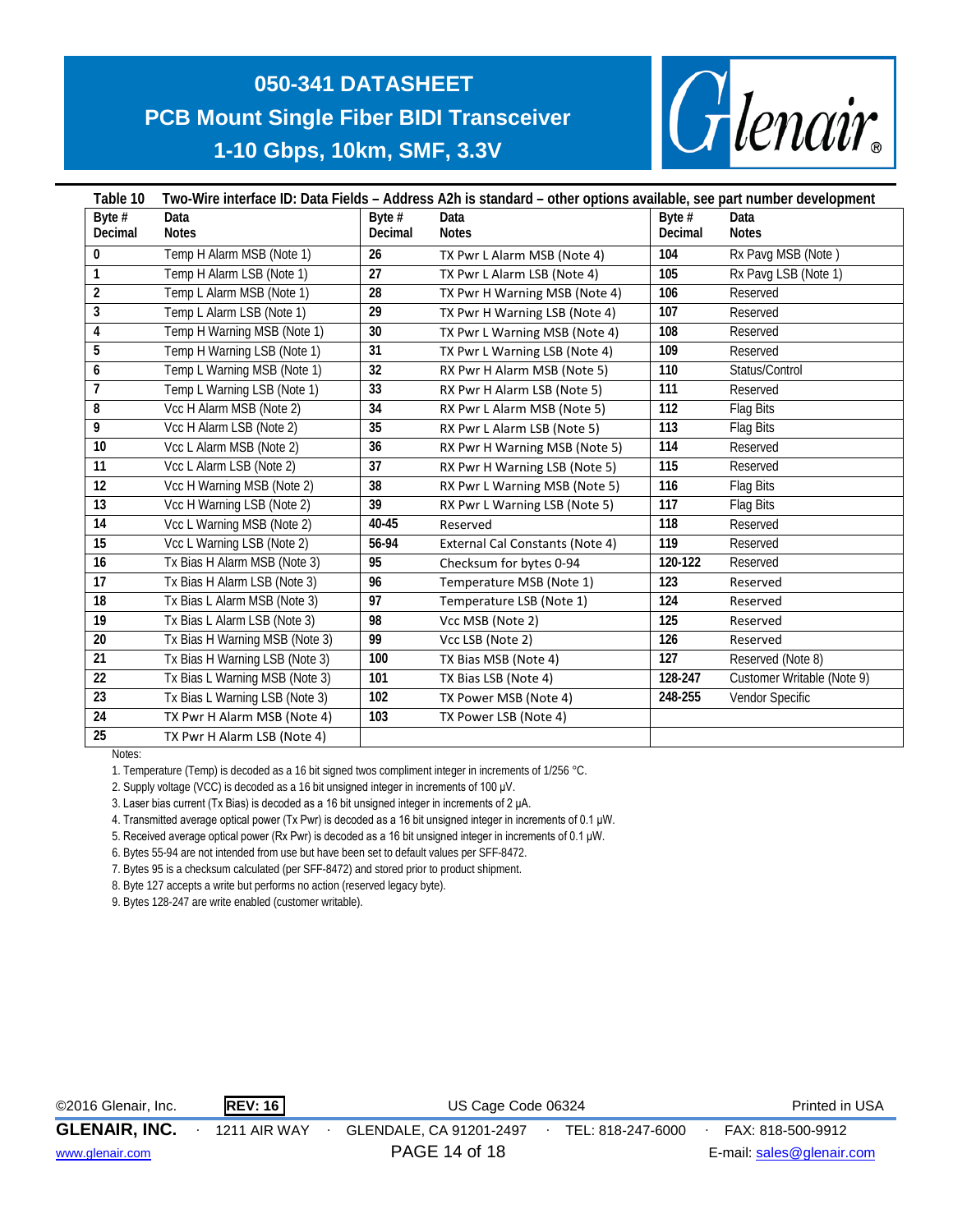

| TRANSCEIVER DIGITAL DIAGNOSTIC MONITOR CHARACTERISTICS (WHEN APPLICABLE)<br>TABLE 11 |               |           |              |                                                                                                                                                               |  |  |  |  |
|--------------------------------------------------------------------------------------|---------------|-----------|--------------|---------------------------------------------------------------------------------------------------------------------------------------------------------------|--|--|--|--|
| <b>PARAMETER</b>                                                                     | <b>SYMBOL</b> | MIN.      | <b>UNITS</b> | <b>NOTES</b>                                                                                                                                                  |  |  |  |  |
| Transceiver Internal Temperature<br>Accuracy                                         | Tint          | $\pm 3.0$ | °C           | Temperature is measured internal to the transceiver and is valid<br>from<br>-40°C to +85 °C case temperature                                                  |  |  |  |  |
| <b>Transceiver internal Supply</b><br>Voltage accuracy                               | <b>VINT</b>   | ±0.1      |              | Supply voltage is measured internal to the transceiver and can, with<br>less accuracy, be correlated to the voltage at the Vcc pin. Valid over<br>$3.3V + 5%$ |  |  |  |  |
| Transmitter Laser DC Bias Current                                                    |               |           |              |                                                                                                                                                               |  |  |  |  |
| Accuracy                                                                             | <b>IINT</b>   | ±10       | %            |                                                                                                                                                               |  |  |  |  |
| <b>Transmitted Average Optical</b>                                                   |               |           |              | Coupled into fiber.                                                                                                                                           |  |  |  |  |
| <b>Output Power Accuracy</b>                                                         | Pт            | $\pm 3.0$ | dB           | Valid from -1dBm to -10dBm                                                                                                                                    |  |  |  |  |
| Received Average Optical Input                                                       |               |           |              | Coupled from fiber                                                                                                                                            |  |  |  |  |
| Power Accuracy                                                                       | Pr            | ±3.0      | dB           | Valid from -24 dBm to - 1 dBm                                                                                                                                 |  |  |  |  |

| ©2016 Glenair, Inc.  | <b>REV: 16</b>      | US Cage Code 06324                           | Printed in USA            |
|----------------------|---------------------|----------------------------------------------|---------------------------|
| <b>GLENAIR, INC.</b> | <b>1211 AIR WAY</b> | GLENDALE, CA 91201-2497<br>TEL: 818-247-6000 | FAX: 818-500-9912         |
| www.glenair.com      |                     | PAGE 15 of 18                                | E-mail: sales@glenair.com |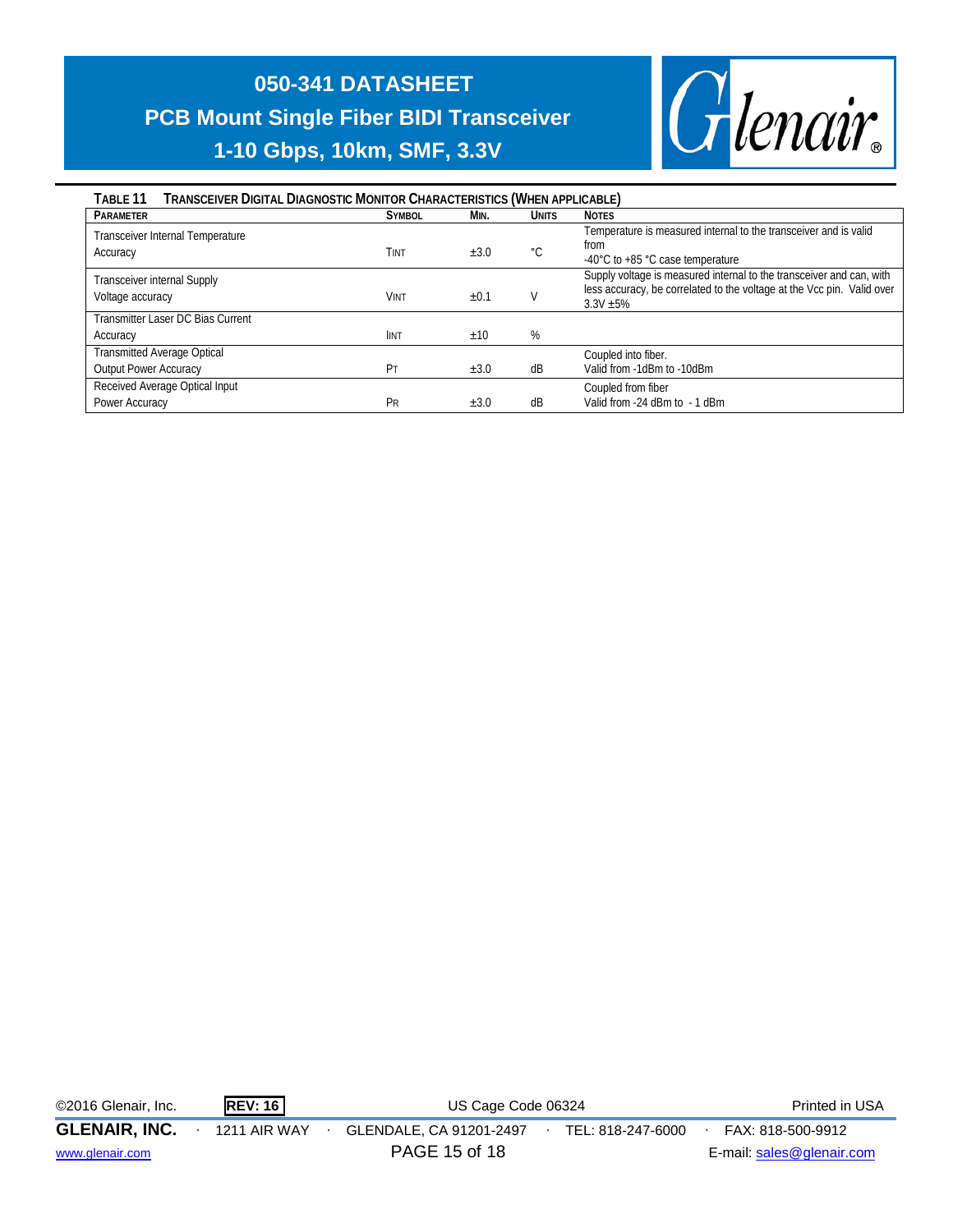

- Soldered to PCB to eliminate need for handling nuts during assembly
- Existing Options to support PCB thickness from 0.03" to 0.92"
- Can support thicker PCB if required

#### **EVALUATION Boards, PN 050-329**

| ©2016 Glenair, Inc.  | <b>REV: 16</b> | US Cage Code 06324      | Printed in USA    |                           |
|----------------------|----------------|-------------------------|-------------------|---------------------------|
| <b>GLENAIR, INC.</b> | 1211 AIR WAY   | GLENDALE, CA 91201-2497 | TEL: 818-247-6000 | FAX: 818-500-9912         |
| www.glenair.com      |                | PAGE 16 of 18           |                   | E-mail: sales@glenair.com |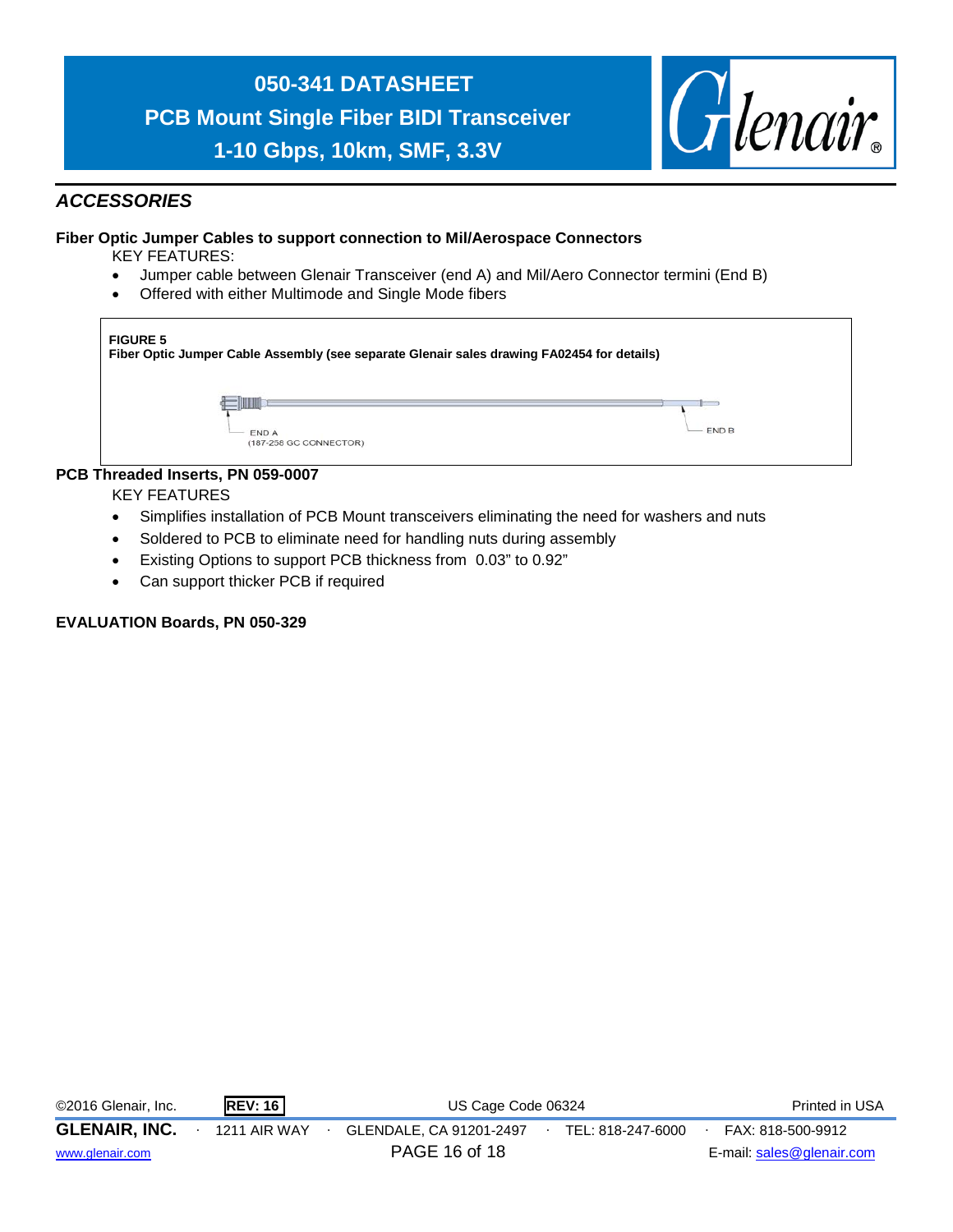

### *Recommended Inspection & Cleaning Tools/Kits*

*The following recommendations are suggested for the 050-341 PCB Mount Single Fiber BIDI Transceiver:*

- **GBS-1001 Inspection Kit (Includes GIT-003 which is a universal 1.25mm tip)**
- **GCLT-H125 or GCLT-HA125 cleaning tool**

| ©2016 Glenair, Inc.  | <b>REV: 16</b> | US Cage Code 06324      |  |                   | Printed in USA            |
|----------------------|----------------|-------------------------|--|-------------------|---------------------------|
| <b>GLENAIR, INC.</b> | 1211 AIR WAY   | GLENDALE, CA 91201-2497 |  | TEL: 818-247-6000 | FAX: 818-500-9912         |
| www.glenair.com      |                | PAGE 17 of 18           |  |                   | E-mail: sales@glenair.com |